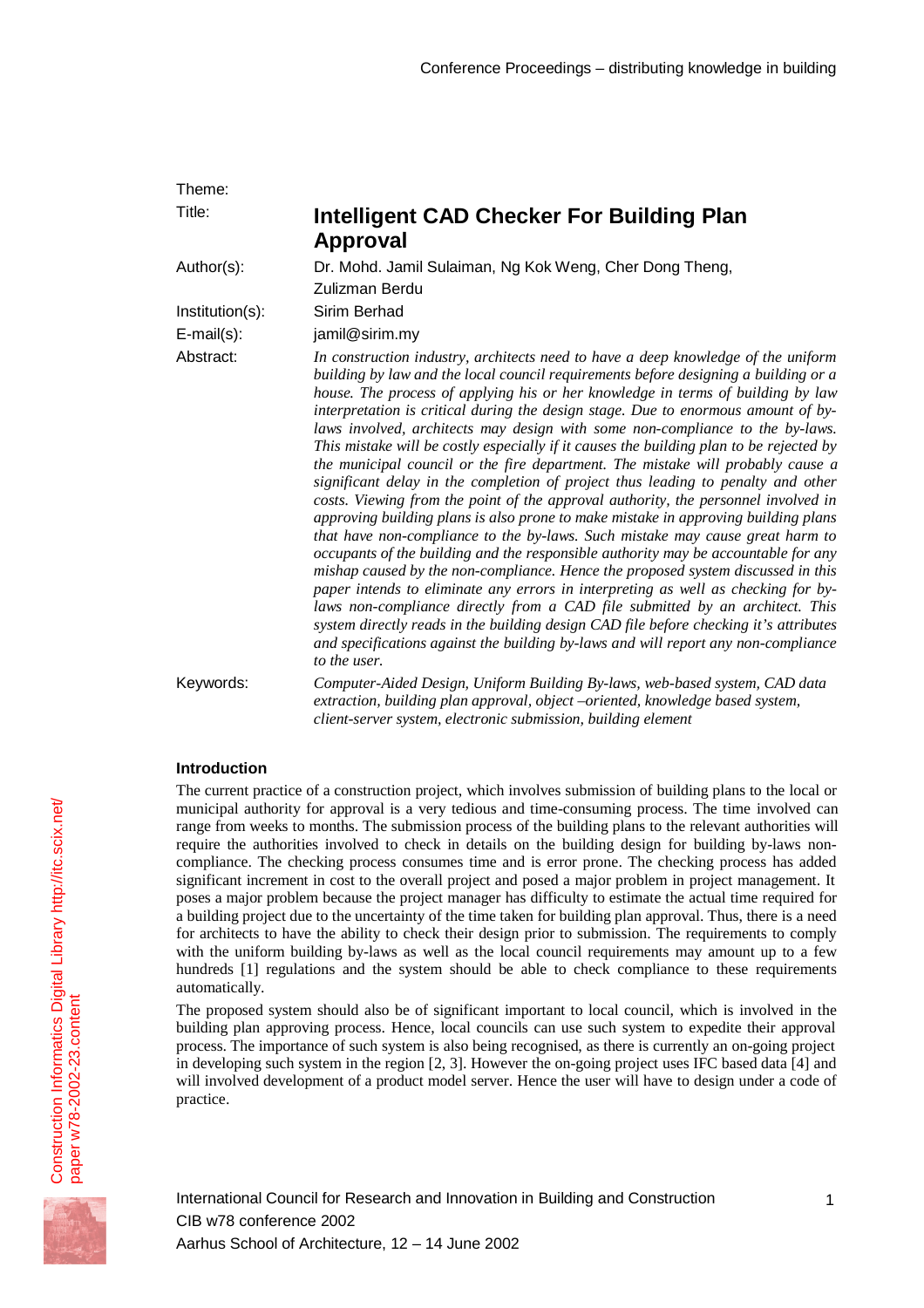## **Intelligent CAD Checker System For Building Plan Approval**

The proposed system will be a web-based client-server system, which enables users to check the CAD files online as well as submit to the relevant local authorities online. Their CAD files submission will only be allowed to proceed if their plan has complied with the uniform building by-laws.

The system will consist of 3 modules. The modules will be as below:

- a). CAD extraction module
- b). Knowledge-based information processing
- c). Non Compliance Report Module

## **CAD Information Extraction Module**

The proposed system can only accept a three dimensional model of CAD for it's by-laws checking in order to reduce the complexity of extracting geometric information from the CAD file. The CAD extraction module function is to retrieve geometric information from the CAD model. The information extracted will be insufficient to cater the requirement for by-laws checking. In order to check compliance on by-laws, additional information such as materials used, purposed group (type of building i.e. residential, industrial, etc.) is needed. In view of this, the proposed system will prompt the user to input additional information required for the by-laws checking. Information regarding type of doors, wall, etc are critical as the by-laws have different requirement for fire door, etc. The geometric data, which is required in order to calculate information (areas, height, width, etc) for the uniform building (UBBL) bylaw checking will be extracted from the CAD file. The graphic interface showing the process of extracting geometric information is shown in Figure 1.

The extraction model will be specially designed to cater the CAD system that were chosen for the system as different CAD has different interface protocol and product model architecture. However the extraction module architecture will be independent from the rest of the system to enable future enhancement to cater different CAD system.

Hence, basically the output of the extraction module will be in a standard format which, will be the input for the checking module. Currently the output format of the extraction module will be in text format. Depending on the CAD system chosen, the CAD geometric information deferred from one to another. The CAD system selected identifies wall, beam, column, and most of the standard building elements. However a number of building elements may not be defined and will exist as mass element and these elements required feedback from the user to obtain it's identity. The user will be prompted with predetermined list of element names that has link to the uniform by-laws. The user will also be allowed to input other element names if he or she chooses to but these names will not be of significance since it is not needed by the uniform by-laws.

The extraction model will be extracting geometric information to cater checking on dimensional requirements of the uniform by-laws. The model will also be extracting information on relationship between elements to enable checking on by-laws that requires relationship conditions such as lighting requirements (determined by the number of windows (standard size) based upon the area of the room). The final feature of the extraction model is extracting links between input information from the user to the geometric elements. The model also is enhanced further in the future, by adding more extraction features such as information on landscaping, etc.

The process extraction used for this CAD system will be dependent to the CAD database structure. The architecture of the CAD database and the actual data that the CAD database stored are vital factors in designing the CAD extraction module. Dimensional data on the CAD file is extracted directly from its database and additional inputs from the user will also be stored into the extended data attributes of the CAD file. This is to ensure that when the extraction module is run, any information inputs from the user will be added into the CAD file (CAD database). Hence, the CAD file can be reprocessed again by the extraction module without seeking similar inputs from the user that he or she has previously provided.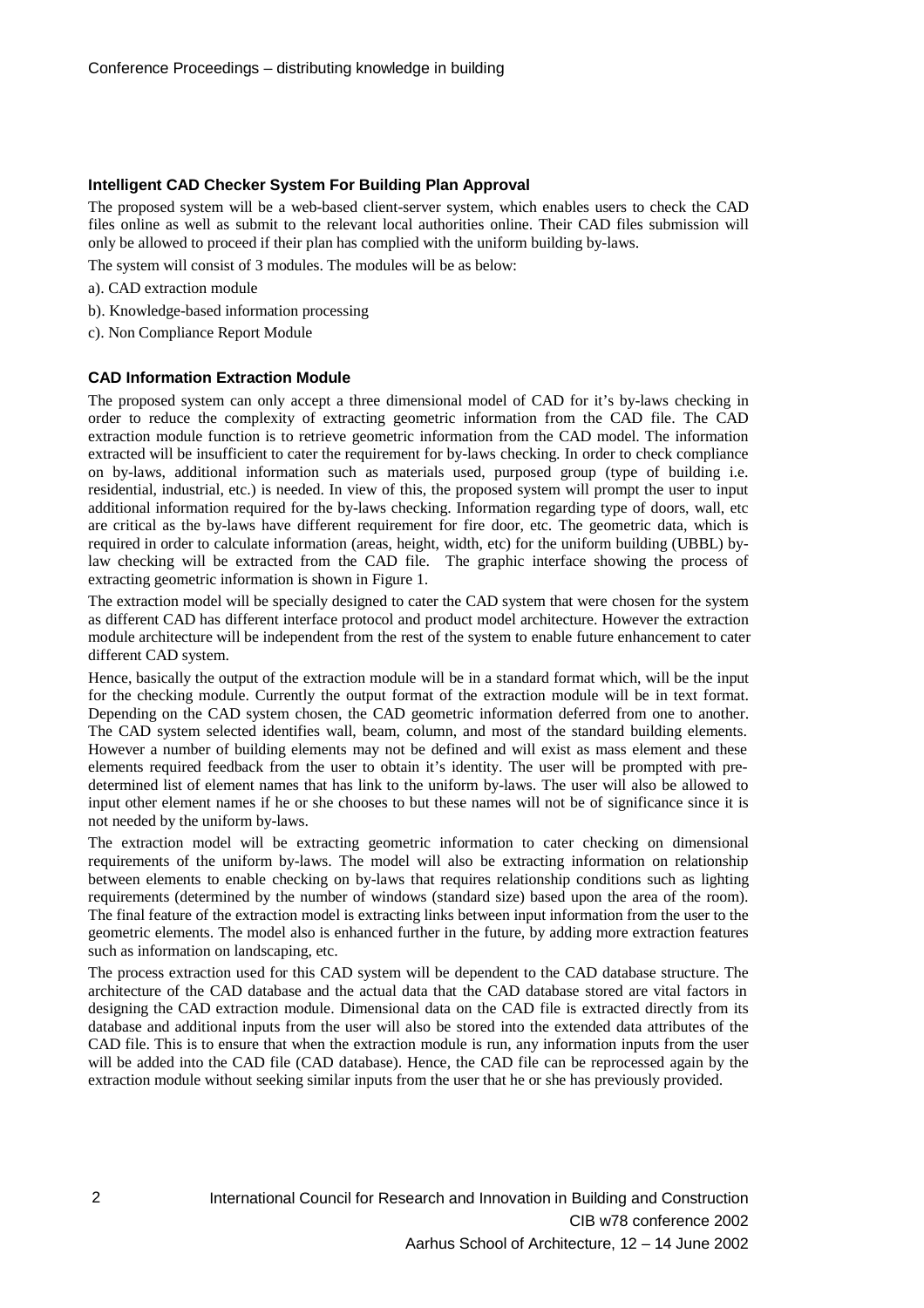| 44 Online Building and Plan Approval System - [Select CAD file] |                    |                 |               |                                 |  | $ \Box$ $\times$ |
|-----------------------------------------------------------------|--------------------|-----------------|---------------|---------------------------------|--|------------------|
| <b>B</b> Connection Option Help                                 |                    |                 |               |                                 |  | $ B$ $\times$    |
|                                                                 |                    |                 |               |                                 |  |                  |
| Login                                                           | Setting            | Report          | e-Regulations |                                 |  |                  |
| Select CAD File : D:\Zulizman\UBBL\bungalow.dwg                 |                    |                 |               |                                 |  | $\cdots$         |
|                                                                 | List of drawings : |                 |               |                                 |  |                  |
| $Add \gg$                                                       |                    |                 |               |                                 |  |                  |
|                                                                 |                    | <b>BULLET 1</b> |               |                                 |  |                  |
|                                                                 |                    |                 |               | Extracting data from the server |  |                  |
|                                                                 |                    |                 |               |                                 |  |                  |
|                                                                 |                    |                 |               |                                 |  |                  |
|                                                                 |                    |                 |               |                                 |  |                  |
|                                                                 |                    |                 |               |                                 |  |                  |
|                                                                 |                    | Send File       |               |                                 |  |                  |
|                                                                 |                    |                 |               |                                 |  | Next >>          |
|                                                                 |                    |                 |               |                                 |  |                  |
|                                                                 |                    |                 |               |                                 |  |                  |

Figure 1 : The process of extracting geometric information is shown.

## **Design of Knowledge-based Model for Uniform Building By-Laws Checking**

The knowledge-based model for uniform building by-laws checking will be one of the most important models for the system. The model will be created in an object-oriented environment, in which, the information required for uniform by-laws checking is the core architecture of the model. All attributes including geometric information will be modelled if it has any links to the requirements of the uniform building by-laws. Some of the information such as areas, volume, etc. which, are not directly obtainable from the CAD file but is required by the uniform building by-laws checking will be calculated by the knowledge-based engine from the basic geometric data. The relationships between building elements will also be modelled, as these information are required to enable the system to check certain building by-laws requirements.



Figure 2 : Model for Knowledge-Based System for One Building Element

International Council for Research and Innovation in Building and Construction CIB w78 conference 2002

Aarhus School of Architecture, 12 – 14 June 2002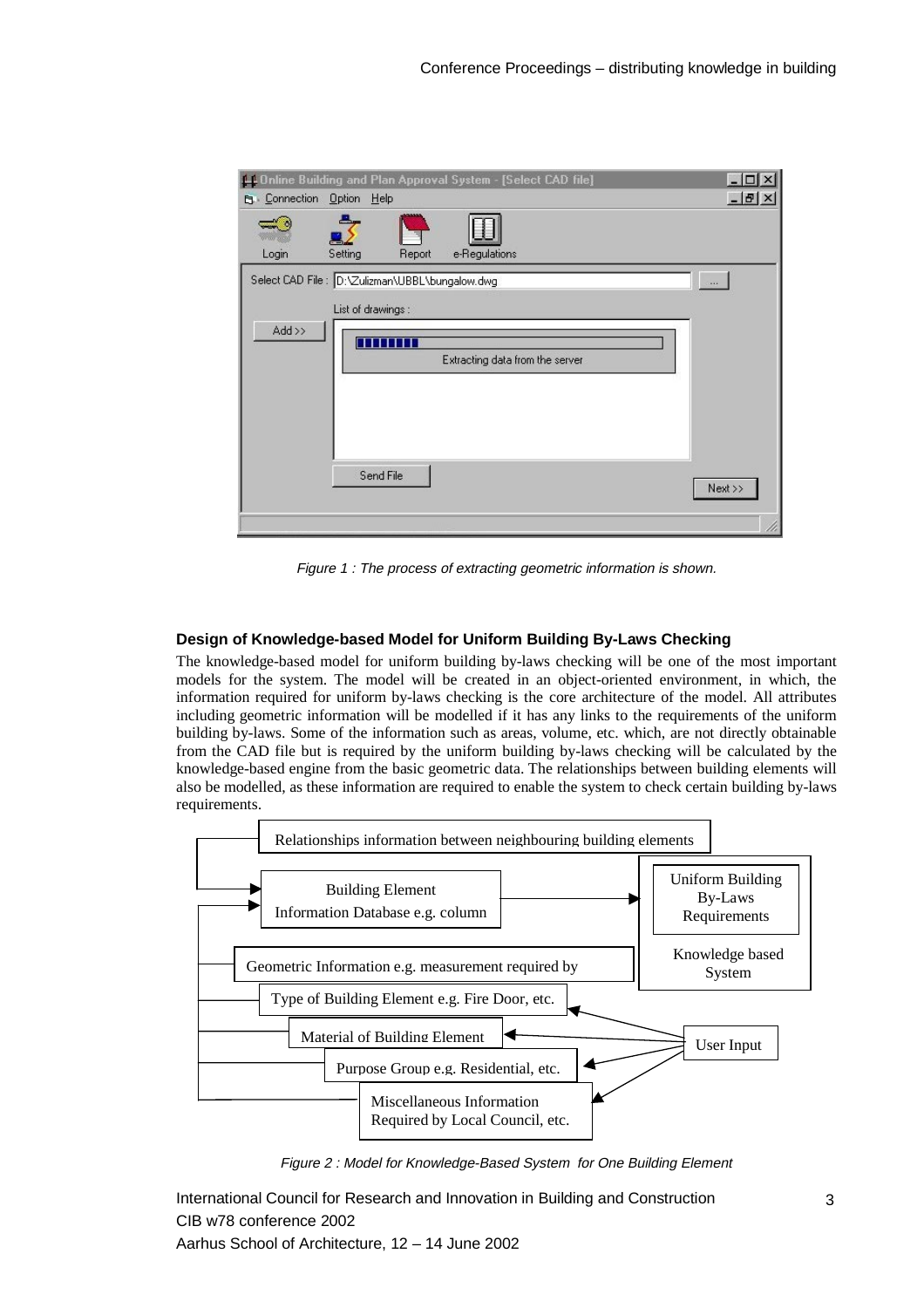## **Design of Web-Based System Architecture**

The proposed system will have a graphic user interface that allows user to submit the building plan CAD files to the approving authorities. The web-based system architecture can be illustrated as shown in Figure 3.



Figure 3 : A simplified model of the web-based system

## **Report of Uniform By-Laws Non-Compliance**

The reporting of non-compliance for the proposed system will be in text and graphical representations as illustrated in Figure 4. The building plan that has non-compliance item will be highlighted in the design and shown to the user for ease of editing and correction purposes. There will be a "NCR" (noncompliance) message on the building plans. At the same time, a text-based report that lists down the items checked and highlights the non-compliance items in red.

## **Conclusions**

The proposed system is very important in enhancing the construction sector, as building plans checking is a critical stage in a construction project. The speed of building plans approval and eradication of noncompliance elements will greatly influence the duration of any project. In additional to that, it also eliminates human errors on failure to detect non-compliance which, in return, ensure the design submitted by architect is safer and building built will be more comfortable to its occupants.